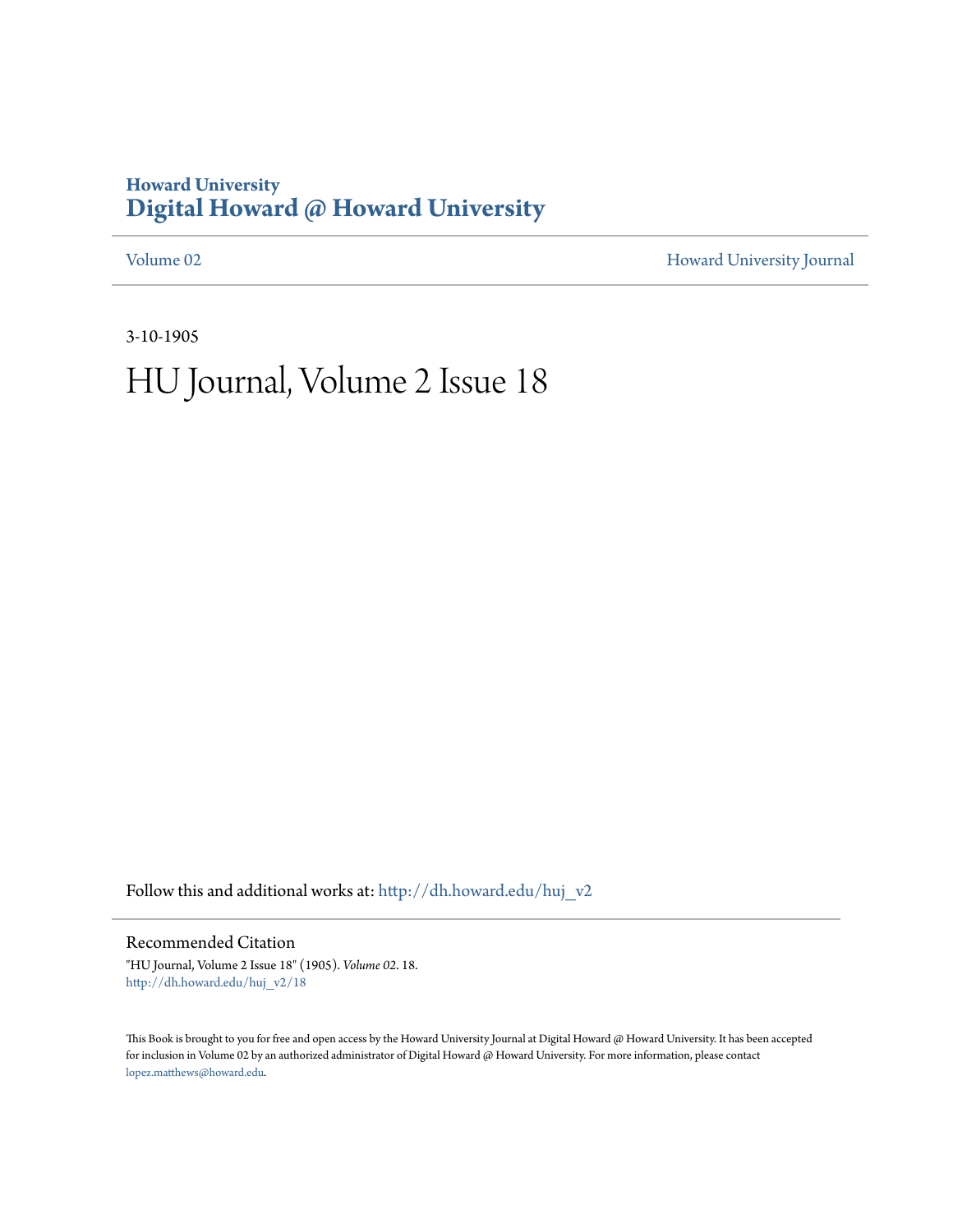# Howard University. The University Journal

### NO EXCELLENCE WITHOUT LABOR.

**YOL. 2.** 

n.

WASHINGTON, D. C., MARCH 10, 1905. NO. 18.

### **Sovereigns and Mobs.**

The Tuileries were invaded by the mob in  $\text{N}$  (870, after the battle of Sedan, has the world been 1870, after the battle of Sedan, has the world been treated to such a spectacle as that which took place less than a month ago at St. Petersburg, when the populace marched upon the palace of its sovereign until routed by the rifle fire and cavalry charges of the troops. Opinions differ as to the intentions of those who were endeavoring to force their way to the presence of the Czar. Accord ing to some, their intentions were p'eaceful — and this is the view adopted almost without exception by the foreign press. But it must not be forgotten that their leader, the priest Gopon, having warned them beforehand that the authorities would oppose their approach to the imperial residence, had urged them to be prepared for resistance by coming armed. Be this as it may, the fact remains that the obedience of the troops of the gar rison to the orders of their chief alone prevented the Winter Palace from being overrun by the populace, as were the Tuileries on that fateful September day at Paris, 35 years ago, when Empress Eugenie, abandoned by all, fled for refuge to the house of her American dentist. Indeed, had not the army remained true to the crown, it is possible that the provisional goverment contemplated by Gorky might now be exercising sovereignty at St. Petersburg in the place of Nicholas 11.

To all the rulers of Europe the recent events in the Russian metropolis have served as a warning of the dan ger arising from the latent passions of the mob constituted by the lowest classes of the social scale in every great capital. These passions are easily awakened, either by crack-brained socialists, by revolutionists, who aim at upsetting the government, or by bold and clever international criminals who adopt the mantle of political anarchy as a means to rapine and to plunder. What a mob will do once it gels beyond control has been shown on several occasions, notably at Vienna, in 1848, when it literally lore to pieces the unfortunate minister of war. Count Latour, and in Paris, during the last days of the Commune, when it set fire to all public buildings and pillaged the private houses. It is a danger that is dreadid nowhere more than at Rome, since it is known that lie sacking of the Vatican, rightly or wrongly reputed to be the richest treasure house in Europe, has long been a pet project of the Anarchist, and it has not escaped the attention of the police in Italy as well as in the other countries of the Old World,, that whenever popular disturbances appear imminent in the Eternal City those who may be called the "captains of international crime," flock to the banks of the Tiber from all points of the

universe in the hope that the mob may get the better of the government and thus enable them to put into execution their cherished plans of looting the Palace of the Popes. Nor could the populace be permitted to obtain the upper hand in any or the big cities of the United States. Were the mob ever to get beyond the control of the police and of the troops in New York, for instance, where the aggregation of wealth along Fifth avenue and in Wall street is so great, there is no knowing what might happen, particularly when it is borne in mind how great is the number of alien anarchists and foreign criminals who honor the United States with their presence. In fact, there is no government official, high or low, no law-abiding citizen, possessing property or earning bis livelihood in an honest fashion who will not, after sober reflection, agree that the mob, which, as a rule, is com posed of the very scum of the population, must at all cost be kept under control, and that to allow it to get beyond bounds and to obtain the mastery is a danger not only to the immediate objects of its animosity, but also to the entire community.

#### FIRING UPON IT CONDEMNED.

It is for this reason that when the situation appears critical the government at once resorts to heroic measures, thoroughly aware, however, that the scenes of inevitable bloodshed that ensue, and in which the innocent are more apt to suffer than the guilty, invariably tend to excite against it the resentment of the people at large, both at home and abroad. Indeed, so thoroughly is this realized by those in authority that they rarely allow the troops to fire until no other alternative is left. The governments that have been compelled to resort to such  $ex +$ tremities as these have always been overwhelmed with popular odium. King Frederick Wiliam IV. of Prussia was forced in 1848 to stand bareheaded on the balcony of his palace while the bodies of those who had been shot down by bis troops in restoring order in the streets of Berlin were borne past him in procession, and the entire reign of Napoleon III. was blighted by the sanguinary scenes which signalized bis advent to the throne when not merely lancer charges and musketry fire, but even artillery, with grapeshot, were used to clear the streets and to suppress the popular disturbance, which his seizure of the imperial crown had called forth.

#### NICHOLAS I. FACED IT.

The attitude of rulers when confronted by popular insurrections varies so much that a brief review thereof may be of interest. Some monarehs boldly face the danger, while others take to flight. Thus, Nicholas I., great grandfather of the present Czar, was confronted by

[Concluded on Third Page.]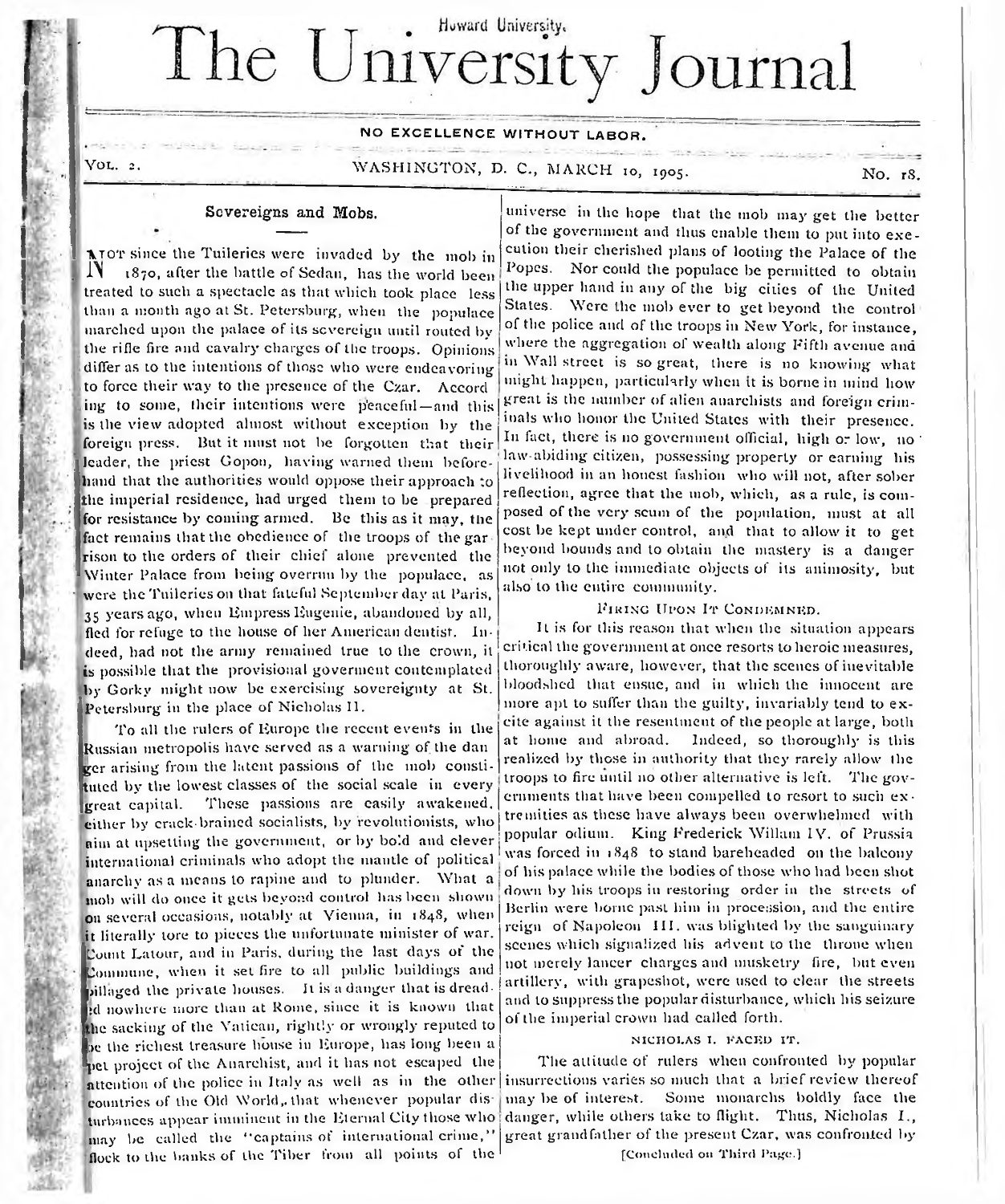### The University Journal.

PUBLISHED WEEKLY BY THE JOURNAL PUBLISHING COMPANY.

Kntered as second-class matter Dec. 7, 1904, at the postoffice at Washington, D. C., under the act of Congress of March 3, 1879.

TERMS-50 Cents per. year, - Single Copy, 5 Cents

### J. HORACE DODD, JR., '05. *Editor-in-Chief. Associate Editors*: { *j*, G, LOGAN, Ped., '05.

R. H. W. PINKETT, '05, A. D. TATE, '07, A. P. RUSSELL, JR., '05, *Easiness Manager. Assistant Easiness Manager. Secreta ry.* STAFF:

J. W. MANONEY, Theology, '05. W. II. WASHINGTON, A. B., Medic., '08.

Address all communications to THE UNIVERSITY JOURNAL, Howard University, Washington, D. C.

Students and Alumni of the University are invited to contribute.

WASHINGTON, D. C., MARCH IO, 1905.

A visit to some of the public meetings of last week, where could be heard the most spasmodic and emotional speeches outside of an anarchistic gathering, shows the great lack of information on the part of self-named leaders, as well as the inability to discuss vital subjects in a scholarly, Christian-like spirit.

Those who did not hear the lecture given by Rev. Babbit, D. D., of Brooklyn, before the National Sociological Society at the Nineteenth Street Baptist Church last Wednesday evening, missed one the most masterly productions yet written on the Negro problem. It was inspiring to old and young. It made us see existiug conditions as we had never seen them before, and left us with a new determination to go out into the world and face the battle of life with more zeal and vigorous effort than ever before. Dr. Babbit has devoted much time to the study of this great national problem, and has written many valauble articles on it Some of his works can be obtained from Prof. Jesse Lawson, who is at the head a revival, and which in any case is ihe restoring of the of the society.

#### Personals.

Mrs. Alice Weston, of Henderson, Ky., formerly a member of the College Department, is now in the city visiting her mother.

a three weeks leave.

captain of Williams College foot ball team, was showered with congratulations by his many admirers during his destroy the imperishable strength of Christianity

short stay.

Miss Julia K. Brooks, of the Sophomore Class, was visited by Misses Estelle Triman and Helen Garrett, of<br>Springfield, Mass. The young ladies had a very enjoy-The young ladieshad a very enjoyable stay and left only on account of pressing duties.

Hon. Henry A. Brown, after whom the Henry A. Brown Prize Debate of the Alpha Phi Literary Society is named, has been visiting the University and making special inquiries into the work of the Literary Society.

#### Theological Notes-

Prof. Bruce, principal of the academic department of Tuskcegee, visited the department Tuesday evening, March ist. In response to an invitation to sav something, he had this to say in substance: "There is a change in the sentiment of the people of the South toward the ministry. There was a time when the people accepted the preacher by reason of his office, but now they are turning their at-• tenlion to the minister as a man; what arc his abilities, his education, and what of his personal character, are the questions they are asking. The change is a healthy one and is destined to bring about a much-needed reformation. The people are demanding a cleaner and better ministry, and one of the most potent factors in the solution of this great problem is education in its fullest sense— education not only of the ministry but education of people."

A very important thing which he said was: "To help in the solution of the social problem of the *people* is one of the greatest means by which the minister can secure the highest development of his people.''

" Evidences are accumulating each year that the cancer of divorce is rapidly spreading over the country and poisoning the fountains of the nation. Unless the evil is checked by some speedy and heroic remedy the very existence of our family life is imperiled."

Rev. John Watson, D. D. ("Ian Maclaren'') predicts that the message of the next great revival will be out-! of social righteousness. In an address before the students of Bristol Baptist College, Liverpool, England, he said: "What one longs for is another of those great movements which suddenly break forth one knows not whence, and which carry tha race one knows not whither, which in literature is called Renaissance, and in religion human soul. When it comes, it is like the blowing of the I wind, or the rushing of the tide, or the step of spring, or the breaking of day: spiritual, invincible, inspiring comprehensive."

Mr. John Cromwell, of Dartmouth, is in the city on of progress to another and will continue to do so until its Mr. Craighead, Howard's famous old center, now of the church will be through the living power of the The influence of the church must be acknowledged whether people attend it in as large numbers as formerly or not. The church is going on and on from one degree mission shall have been accomplished. The triumph 'gospel. Apostasy, weakness, and sin have no power to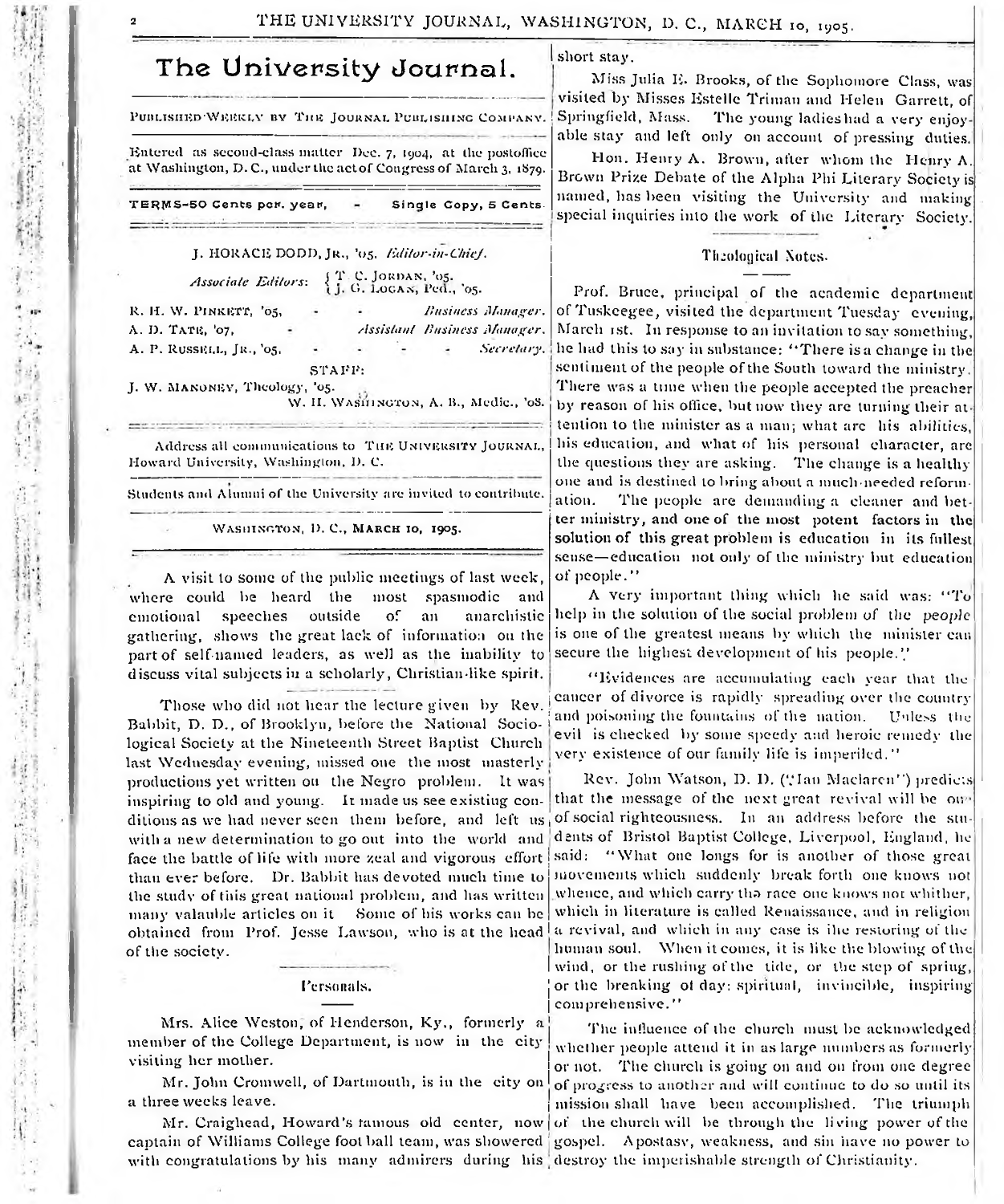THE UNIVERSITY JOURNAL, WASHINGTON, D. C., MARCH 10, 1905.

Have YOU joined the

### Howard University Club?

239 OAK STREET, N. W.

IF NOT, 'Twould be well to do so.

LIBRARY AND READING ROOMS

to private Quiz Room, and the study of Normal and Abnormal Specimens.

Members have free access

An Ideal Place for Students<br>D. GROVER MONROE. Robert E. Lewis.

D. GROVER MONROE, ROBERT E. LEWIS, *RESERVER MONROE,* ROBERT TARLETON, *f* Managers

T abic 'd Hote, A la Carte. Hoarding a n d Resident Members have equal privileges.

#### Sovereigns and Mobs.

outiuued from First Page.

a situation even still more serious than that with which lis namesake was required to deal last month. It was just alter his succession to the throne, and the mob Which marched on the Winter Palace was composed not merely of the working classes, students and of the scum of tlie population, but likewise of a large number of officers and nobles, who were all determined that Nicholas should make way for his brother Constantine, whose rights he was considered to have usurped, and who, it was understood, had promised to grant the people a constitution. Nicholas I., unlike his great-grandson, was mable to confide in the loyalty of his troops, aware that ome of the principal regiments of the garrison of the netropolis and their officers were in sympathy with his Opponents. He did not send any soldiers to oppose the narch of the mob upon the Winter Palace, because he buld not trust them. But when the people approached and filled the entire huge place in front of the palace he appeared among them, absolutely alone and unattended, his colossal stature and commanding figure towering above even the tallest of them. Taken absolutely by surprise, they were dumfounded and at a loss what to do or to say. Nicholas, quick lo note and to avail himself of that moment of hesitation, rent the silence with a itentorian order of "Down on your knees!" and in a rinute there was not a single man, woman or child in hat immense crowd who was not kneeling in the snow. *'* 'hat was the end of the revolution, which resulted in undreds of officers and nobles being hung and shot and i thousands being exiled to Siberia.

There are some who believe that the present Emperor should have followed the example of his namesake and predecessor, should have permitted the mob to assemble in front of the Winter Palace, and should then have appeared among them alone and unattended. But the present Czar has neither the impressive stature nor the commanding aspect of the first Nicholas. He might have appealed to the mob, but he could not have dominated it. 1 esides, he was able to rely upon the loyalty of his ti )ops, which his great-grandfather could not. In one word, it would have been, all things considered, dangerous to attempt once more, under different circumstances, the experiment which proved so successful So years ago.

The Theological Debate comes off tonight in the Andrew Rankin Memorial Chapel at S o'clock. A cordial invitation is extended to all.

The South offers a large field of usefulness to young ministers who are looking for fields of service.

OSCAR D. HORRIS EOOK AND JOB PRINTER

1201 R Street N. W. Washington D. C.

Church, Society and Commercial Work PHONE NORTH. 1962

ESTABLISHED 1874

### J. A. HOOVER **H A .T T E H**

**8**II H Street Northwest WASHINGTON, D.C.

BROWN'S CORNER. Seventh and T Sts, N. W.

> **Men's Furnishings, Boots and. Shoes .**

> > ONE PRICE STORE.

Daniel Freeman's Studio 1516 Fourteenth Street

#### Fine Photographs, Crayons and Pastels

Any size and all kinds. Groups, Flowers, and Copying Interior and Exterior Views. All Work First Class, GUARANTEED not to fade. Lessons given in rotouching and General Photography. Pictures and Picture Framing. phone North 2202 m ·

|  | Have You Seen the New                                     |
|--|-----------------------------------------------------------|
|  | <b>Howard University Seal?</b>                            |
|  | S. N. MEYER, 1231 Pennsylvania Ave., N. W. $\frac{10}{2}$ |

IF IT IS A MATTRESS

Don't fail to consult

#### THE ACME MATTRESS COMFANY.

Old mattresses disinfected and remade equal lo new. New mattresses \$1.50 up.

2404 Brightwood Avenue.

Much personal property of students and teachers was lost in the burning of the main building of Roger Williams University. Though the fire occurred over a month ago we have just learned of the magnitude of the loss and are therefore tardy in extending our heartfelt sympathy.